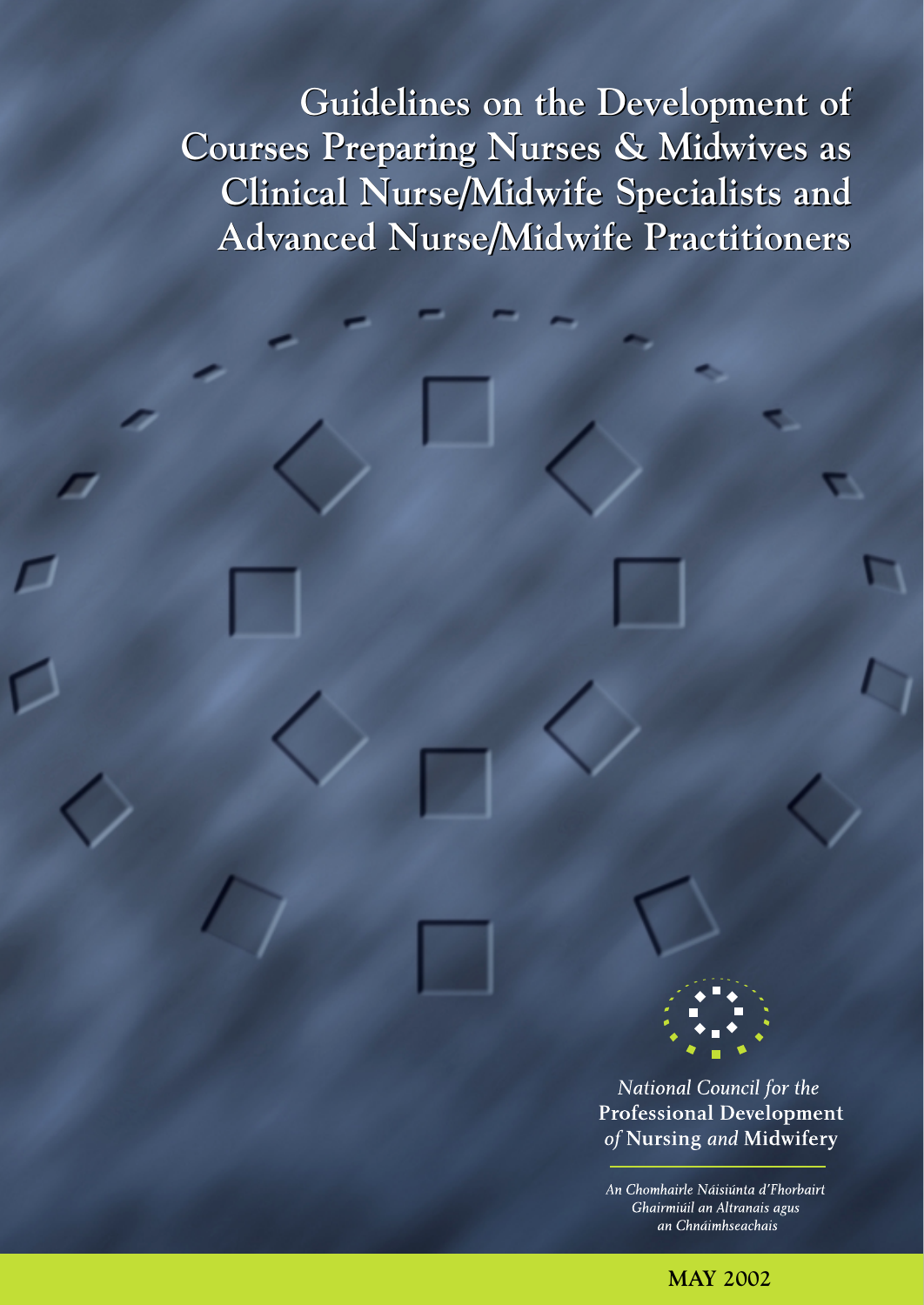### **Introduction Introduction**

Nursing and midwifery practice continues to evolve both nationally and internationally Nursing and midwifery practice continues to evolve both nationally and internationally and the potential of nurses and midwives to contribute significantly to healthcare, in a and the potential of nurses and midwives to contribute significantly to healthcare, in a wide variety of areas, remains. The mission of the National Council is to promote and develop the professional role of nurses and midwives in order to ensure the delivery of quality nursing and midwifery care to patients/clients in a changing healthcare wide variety of areas, remains. The mission of the National Council is to promote and<br>develop the professional role of nurses and midwives in order to ensure the delivery of<br>quality nursing and midwifery care to patients/c midwives is central to this process. It also establishes a clinical career pathway for midwives is central to this process. It also establishes a clinical career pathway for nurses and midwives, a function vested in the National Council by the Commission on nurses and midwives, a function vested in the National Council by the Commission on Nursing. The National Council has defined the roles and core concepts for Clinical Nursing. The National Council has defined the roles and core concepts for Clinical<br>Nurse/Midwife Specialist (CNS/CMS) and Advanced Nurse/Midwife Practitioner (ANP/AMP) posts (Appendices 1 and 2).

Healthcare provision is complex and multi-faceted and the response of specialist and advanced practice is at an early stage in Ireland. The National Council recognises that (ANP/AMP) posts (Appendices 1 and 2).<br>Healthcare provision is complex and multi-faceted and the response of specialist and<br>advanced practice is at an early stage in Ireland. The National Council recognises that<br>the educati is a process that involves a partnership between all stakeholders. As such, there is is a process that involves a partnership between all stakeholders. As such, there is great scope for innovation in both the development of roles in line with service need great scope for innovation in both the development of roles in line with service need<br>and of educational courses to prepare nurses and midwives to meet those needs. Collaboration and partnership between service providers and educational institutions Collaboration and partnership between service providers and educational institutions will enhance the relevancy of educational programmes and take cognisance of emerging trends in healthcare needs and provision. Appropriate educational preparation is vital in ensuring the safety and quality of the specialist and advanced practice contribution to healthcare. This document provides guidance to organisations engaged in the healthcare. This document provides guidance to organisations engaged in the development of educational courses for CNSs/CMSs and ANPs/AMPs. development of educational courses for CNSs/CMSs and ANPs/AMPs.will enhance the relevancy of educational programmes and take cognisance of emerging<br>trends in healthcare needs and provision. Appropriate educational preparation is vital in<br>ensuring the safety and quality of the speciali

#### **Guidelines are provided in relation to: Guidelines are provided in relation to:**

- Programme development, design and evaluation Programme development, design and evaluation• The curriculum
- The curriculum
- Programme resources. Programme resources.

Guidelines specific to CNS/CMS courses and ANP/AMP courses are outlined on page 6. Guidelines specific to CNS/CMS courses and ANP/AMP courses are outlined on page 6.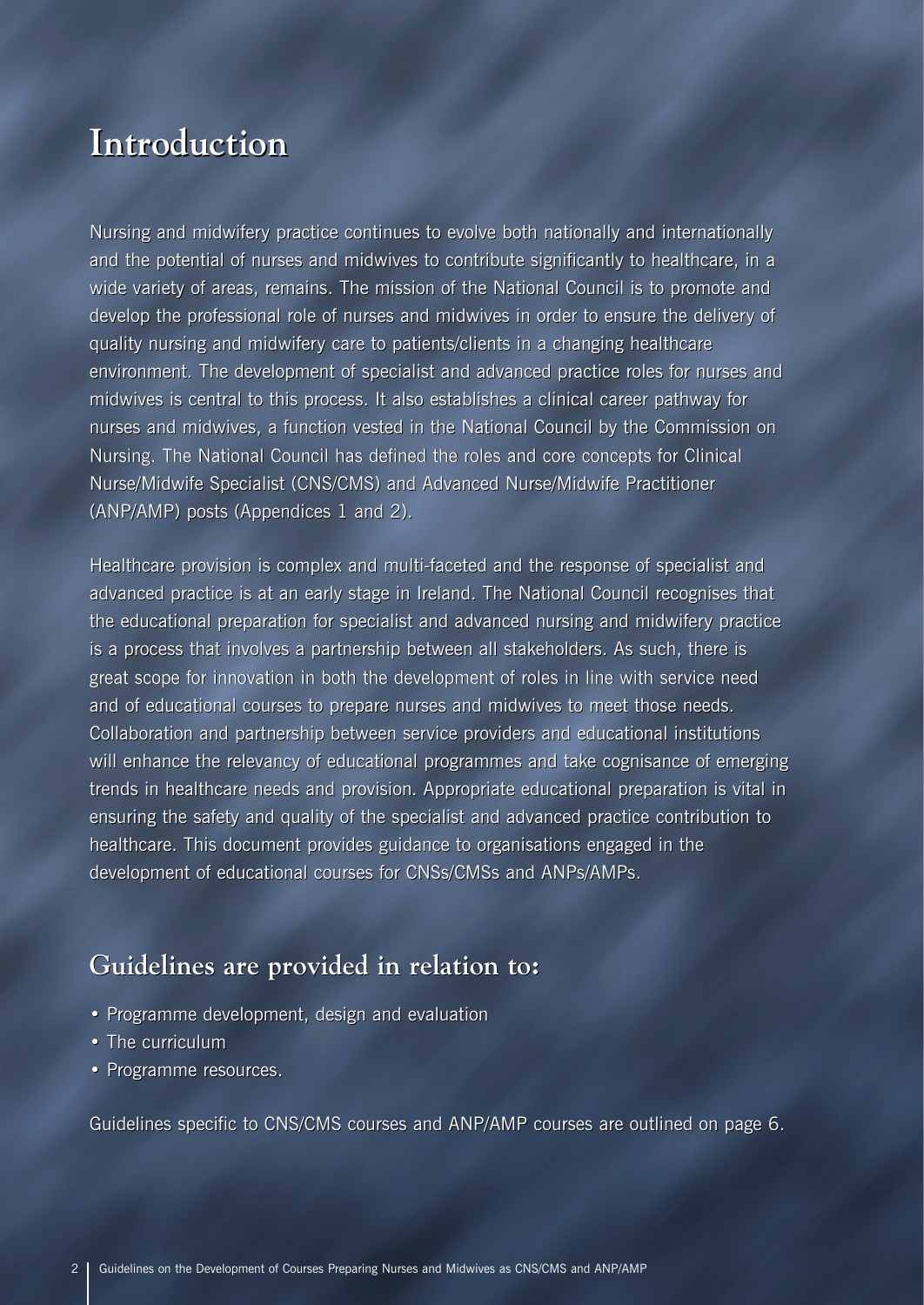### **Programme Development, Design and Evaluation**

**Educational programmes preparing nurses and midwives as CNSs/CMSs and ANPs/AMPs, should be developed in relation to service needs. Key stakeholders should be engaged in programme development and design and further development should be based on the findings of programme evaluation and quality improvement procedures.**

#### **Programme Development**

- Programmes should evolve in response to an identified health service need as identified by health service policy, identified workforce needs, service plans, demographic trends and epidemiological profiles.
- In the spirit of partnership, all key stakeholders should be engaged in programme development and design. Development of programmes should be based on the findings of programme evaluation and quality improvement procedures.

#### **Programme Design**

- Programmes should be definable entities with a primary focus on the clinical role. The programme should contain core modules that may be shared with other programmes (or other disciplines if appropriate).
- The design of programmes should allow for them to be accessible to as wide a variety of nurses/midwives as possible taking cognisance of geographical distribution of services and the particular needs of the target group of students. This includes opportunities for distance learning, modularisation and part-/full-time participation where appropriate.
- Programmes should be designed so that prior learning and experience at an appropriate level can be accredited.
- The design of programmes should allow for students to access modules externally (i.e. in other educational facilities, countries, etc) where appropriate.

### **Programme Evaluation**

• Evaluation and audit procedures from the full range of stakeholder perspectives should be developed and include annual external examiner reports, policies and procedures for student selection, postprogramme tracking of graduates, service provider and service user satisfaction with graduate practice, response to health care developments and, CNS/CMS, ANP/AMP standards.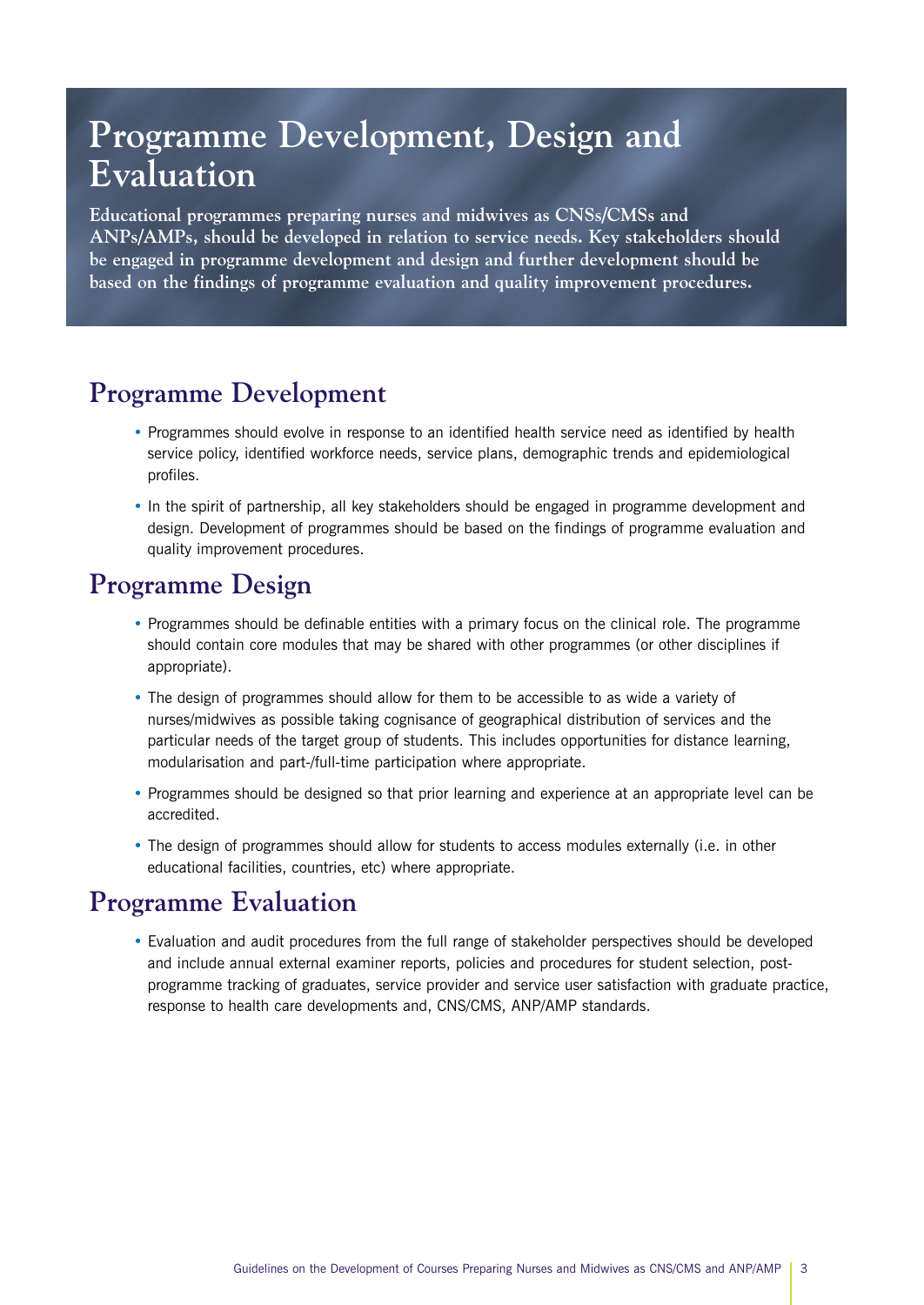# **The Curriculum**

**Programme curricula should demonstrate best educational practice. They should incorporate an integrated approach to theory and practice with recognition of their mutual significance to specialist and advanced professional practice.** 

### **Theoretical Content**

- Curricula should be explicitly underpinned by the core concepts of the CNS/CMS (clinical focus, patient advocate, education and training, audit and research, consultant) or ANP/AMP (autonomy in clinical practice, pioneering professional and clinical leadership, expert practitioner, researcher) as outlined by the National Council for the Professional Development of Nursing and Midwifery.
- Curricula should contain the knowledge required to support the specific competencies of the area of practice.
- Curricula should state the research content and training in the programme and this should be commensurate with the programme award.
- Curricula should incorporate a variety of teaching and learning strategies suitable to the programme content and learning outcomes and which reflect the principles of adult learning and current healthcare provision.

#### **Clinical Placements**

- Clinical placements should offer a planned learning experience that allows students to develop the identified specialist or advanced practice competencies. The clinical facilities available for student placement should provide opportunities for a variety of clinical experiences of sufficient quantity and quality to prepare the student to fulfil the role of CNS/CMS or ANP/AMP. Clinical placements should be appropriate to the specialist or advanced practice area and support the achievement of learning outcomes including the identified competencies of the programme.
- The number of hours allocated to clinical practice should support the achievement of the programme learning outcomes. Supervision of practice may take various forms depending on the level of competence of the student, the type of clinical practice and the context of care. Detail of supervision provided should be explicit and justified in the programme. See page (6) for specific information regarding clinical placement hours for CNS/CMS and ANP/AMP.
- Appropriate specific learning outcomes including competencies for each clinical placement should be stated in the curriculum.
- Clinical placements should be located in areas in which the care is based on research and/or evidence and where audit of practice occurs.
- Students should be supervised in their practice by nurses/midwives and/or appropriate healthcare professionals<sup>1</sup> who are competent practitioners and have preparation and/or experience in the supervision of clinical practice; the teaching and assessment of clinical skills; and knowledge of the programme.
- The ratio of students to supervisors should be specified in the curriculum and justified taking cognisance of the type of clinical practice, the existing service and other commitments of the supervisor.
- Structured feedback for students undergoing supervision of clinical practice should be available and the mechanism for this information to be available to the programme leader should be demonstrated.

### **Student Assessment**

- Student assessment should be a continuous process that is integrated throughout the curriculum.
- A range of assessment methods should be utilised that is consistent with programme content and learning outcomes and that meets educational quality indicators.
- An equal assessment weighting should be given to theoretical knowledge and clinical practice with no compensation between the two.

1 Appropriate health care professionals are deemed suitable to undertake a clinical supervisory role in the absence of a suitably qualified and experienced nurse or midwife. They include any member of the multidisciplinary health service provision team.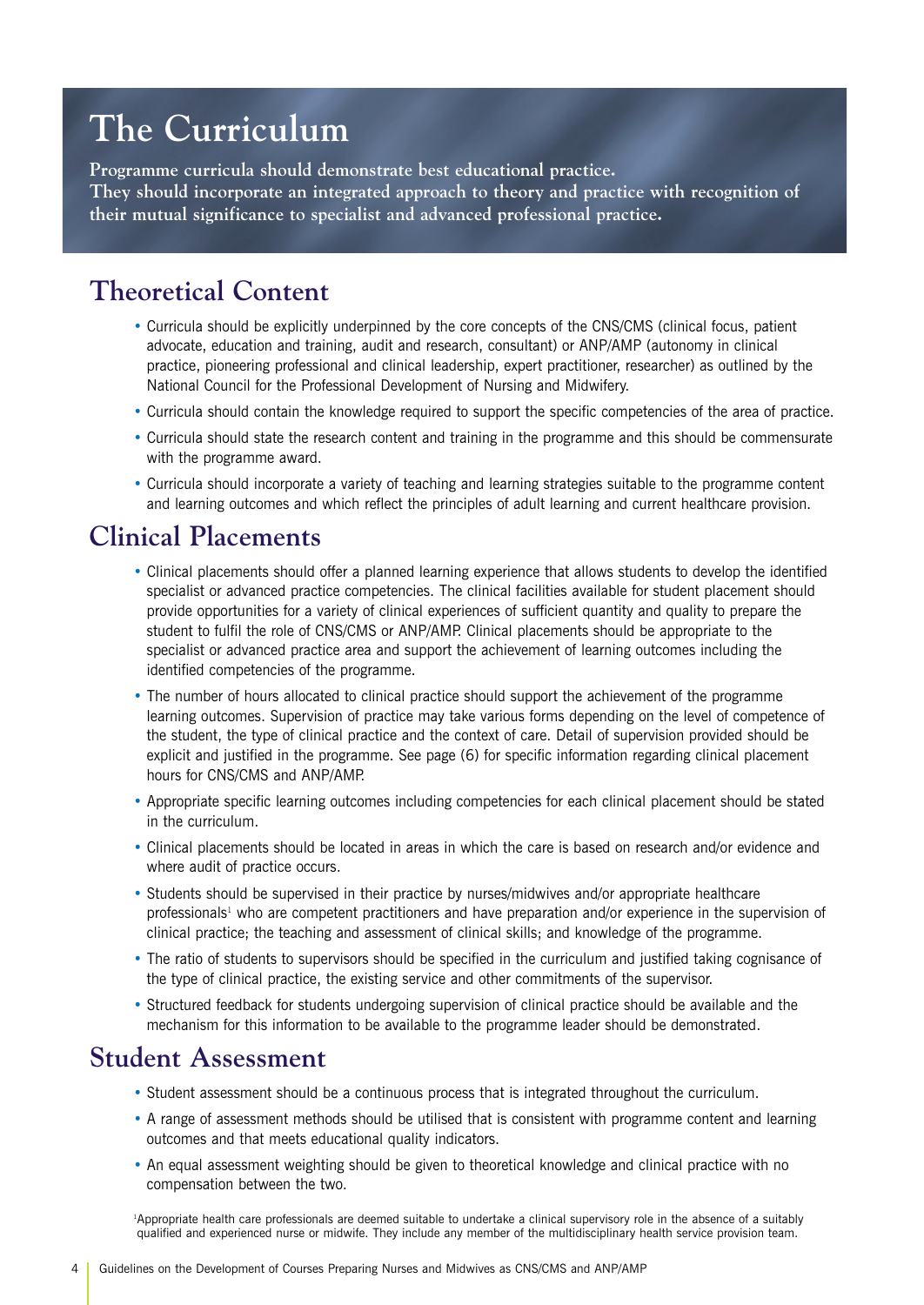### **Programme Resources**

**The programme should be resourced in such a manner as to support its delivery and further development and to ensure quality programme provision.**

#### **Human Resources**

- The programme should be led, in the spirit of partnership, by a registered nurse or midwife, with professional, academic and teaching qualifications or experience commensurate with the role of programme leader, and, where available a CNS/CMS or an ANP/AMP (or an expert nurse or midwife) as appropriate from the relevant area of practice.
- The number and qualifications of teaching staff and support staff should be sufficient to achieve the programme learning outcomes as outlined in the curriculum; reflect the area of speciality of the programme; and are sufficient for the numbers of students admitted to the programme.
- Lecturers should hold professional registration and academic qualifications commensurate with those aspects of the programme that they teach. A teaching qualification is desirable.
- Lecturers involved in teaching clinical elements of the programme should be competent in the area of practice that they teach and mechanisms for maintenance of competence should be in place.
- Formal structures such as joint appointments, teaching agreements or memoranda of understanding should exist between the third level institution and healthcare organisations to facilitate appropriate clinical staff in teaching clinical aspects of the programme and to facilitate appropriate academic staff in undertaking clinical practice, teaching and assessment in clinical areas.
- The department structures should facilitate protected time for teaching staff to undertake research.
- The department structures should facilitate protected time for teaching staff to be involved in clinical practice and clinical practice development.
- Provision should be made to support the professional development of the teaching staff.

#### **Infrastructure**

- Library access, with sufficient and appropriate literature for specialist/advanced practice, should be available for students and those delivering the programme.
- Students and those delivering the programme should have access to the necessary information technology required to support the programme.

#### **Programme Participants**

- The recruitment policy and criteria for the selection of students should be explicit.
- Student support within the programme should be demonstrated in the curriculum and should include equity of access to the full range of services provided by the institution(s).
- Standards for success and failure should be explicit and the mechanism by which students are provided with feedback on their progress throughout the programme should be available.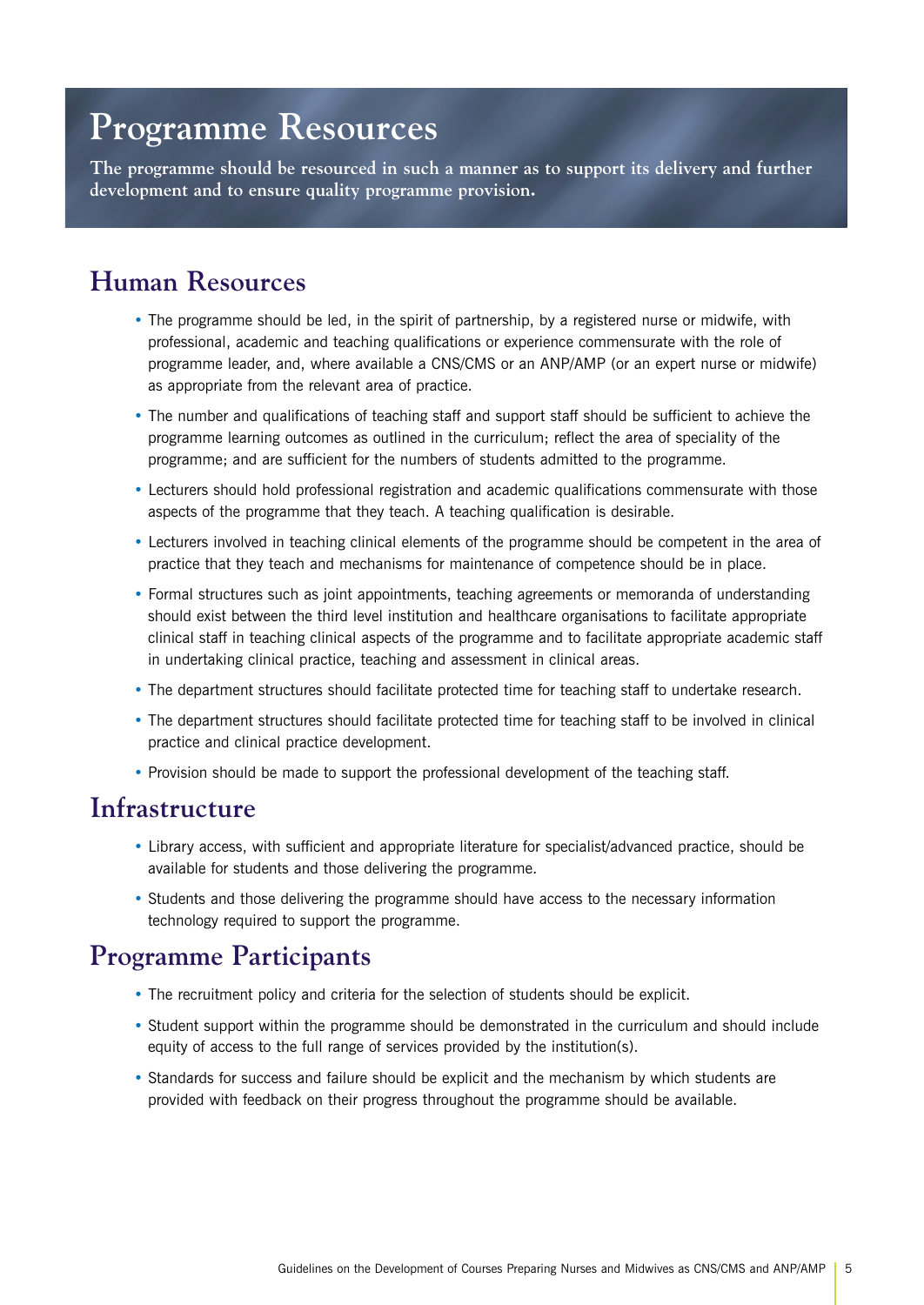## **Guidelines Specific to CNS/CMS Courses**

- The educational award should be a postgraduate diploma, higher diploma, graduate diploma or equivalent.
- The programme should contain a minimum requirement of 500 clinical hours<sup>2</sup> in the area of specialist practice, 250 of which must be in supervised clinical practice with explicit justification for the amount and level of supervision.

## **Guidelines Specific to ANP/AMP Courses**

- The educational award should be a Master's degree.
- The programme should contain a minimum requirement of 1000 clinical hours<sup>2</sup>, in the area of advanced practice, 500 of which must be in supervised clinical practice with explicit justification for the amount and level of supervision.
- The recruitment policy and criteria for the selection of students should be consistent with the National Council criteria for ANP/AMP.

2 Clinical hours are defined as working in direct clinical practice associated with the achievement of the clinical learning outcomes of the programme and includes observation of clinical practice, supervised clinical practice and consolidation of clinical practice.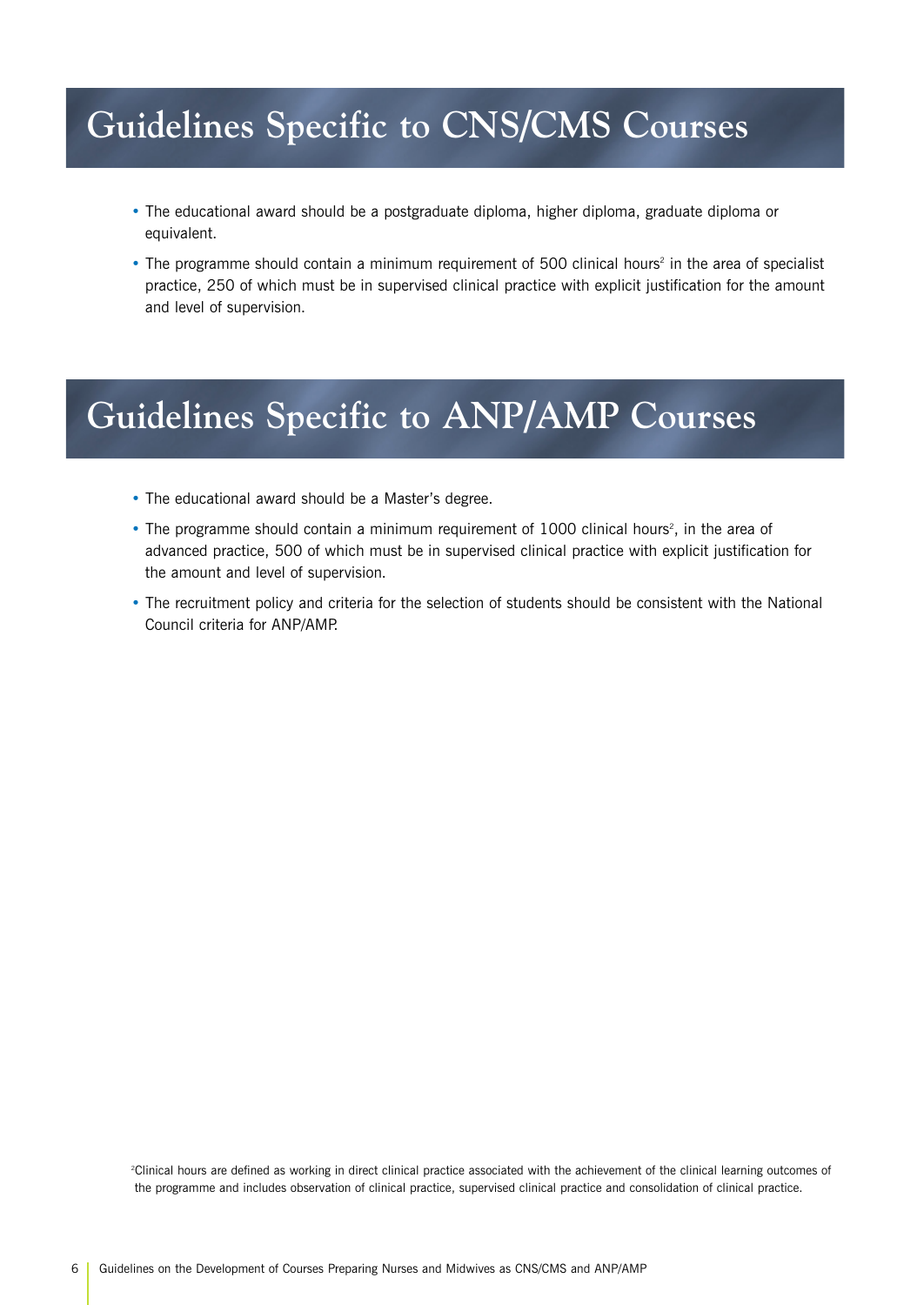### **Appendix 1**

### **Definition and Core Concepts of Clinical Nurse/Midwife Specialist**

### **Definition**

A nurse or midwife specialist in clinical practice has undertaken formal recognised post-registration education relevant to his/her area of specialist practice at higher diploma level. Such formal education is underpinned by extensive experience and clinical expertise in the relevant specialist area. The area of specialty is a defined area of nursing or midwifery practice that requires application of specially focused knowledge and skills, which are both in demand and required to improve the quality of client/patient care. This specialist practice will encompass a major clinical focus, which comprises assessment, planning, delivery and evaluation of care given to patients/clients and their families in hospital, community and outpatient settings. The specialist nurse or midwife will work closely with medical and para-medical colleagues and may make alterations in prescribed clinical options along agreed protocol driven guidelines. The specialist nurse or midwife will participate in nursing research and audit and act as a consultant in education and clinical practice to nursing/midwifery colleagues and the wider multidisciplinary team.

#### **Core Concepts**

- **Clinical Focus:** The role of CNS/CMS must have a strong patient focus whereby the specialty defines itself as nursing<sup>3</sup> and subscribes to the overall purpose, functions and ethical standards of nursing (ICN 1992). The clinical practice role may be divided into two categories, direct and indirect care (Markham 1988, Kersley 1992). Direct care comprises the assessment, planning, delivery and evaluation of care to patients and their families, indirect care relates to activities that influence others in their provision of direct care.
- **Patient Advocate:** The CNS/CMS role involves communication, negotiation and representation of the client/patient values and decisions in collaboration with other professionals and community resource providers.
- **Education and Training:** The CNS/CMS remit for education and training consists of structured and impromptu educational opportunities to facilitate staff development and patient education (McCaffrey Boyle 1996). Each CNS is responsible for his/her continuing education through formal and informal educational opportunities thus ensuring continued clinical credibility amongst nursing, medical and paramedical colleagues.
- **Audit & Research:** Audit of current nursing practice and evaluation of improvements in the quality of patient care are essential. The CNS/CMS must keep up date with current relevant research to ensure evidence-based practice and research utilisation. The CNS/CMS must contribute to nursing research, which is relevant to his/her particular area of practice.
- **Consultant:** Inter and intra-disciplinary consultations both internal and external are recognised as part of the contribution of the clinical nurse specialist to the promotion of improved patient management.

3 Core concepts of CNS/CMS 'nursing' should be read as nursing or midwifery specialist practice.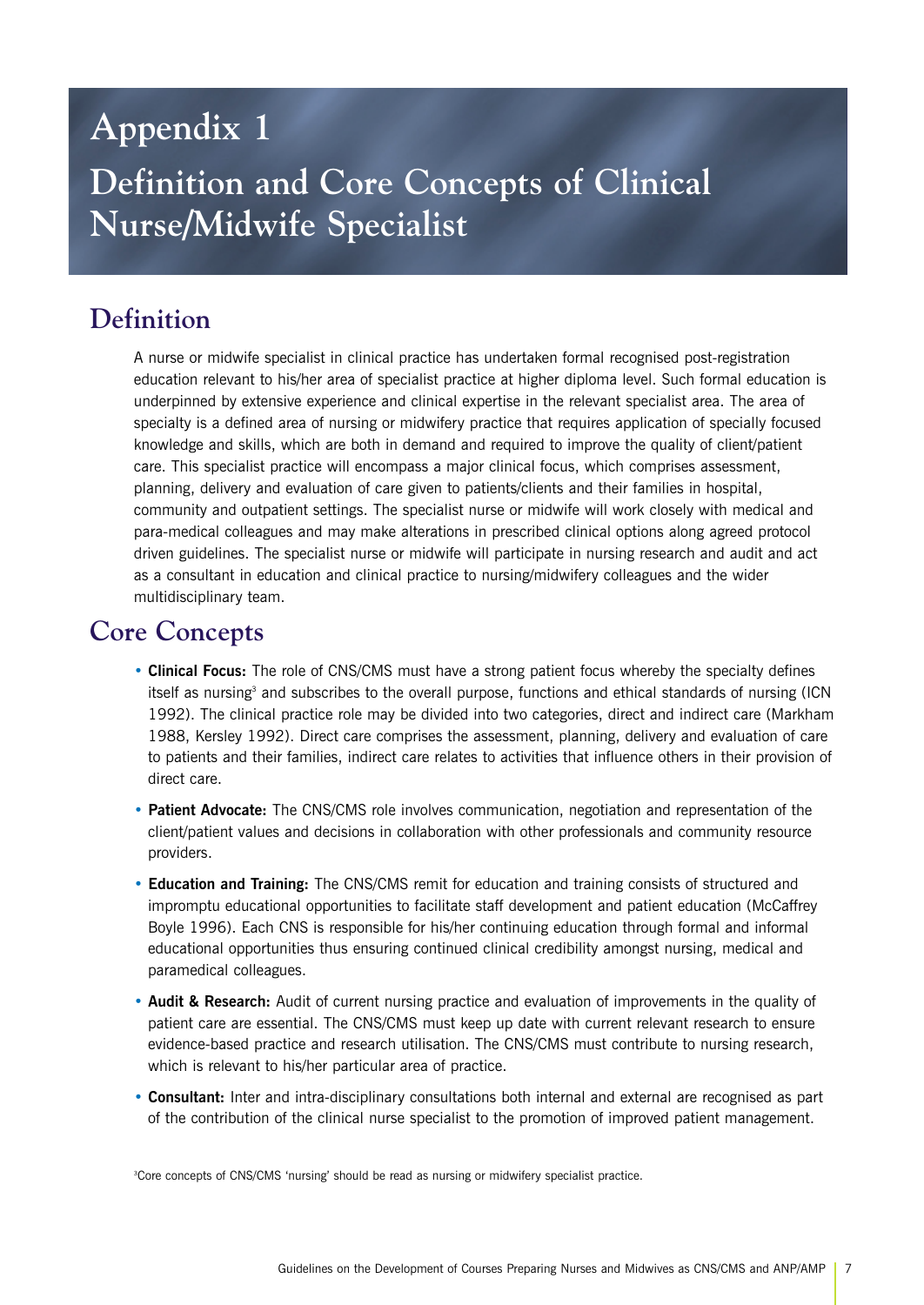### **Appendix 2**

**Definition and Core Concepts of Advanced Nurse/Midwife Practitioner**

### **Definition**

Advanced nursing and midwifery practice is carried out by autonomous, experienced practitioners who are competent, accountable and responsible for their own practice.

They are highly experienced in clinical practice and are educated to masters degree level (or higher). The post-graduate programme must be in nursing/midwifery or an area which is highly relevant to the specialist field of practice (educational preparation must include substantial, clinical, modular component(s) pertaining to the relevant area of specialist practice).

ANPs/AMPs promote wellness, offer health care interventions and advocate healthy lifestyle choices for patients/clients, their families and carers in a wide variety of settings in collaboration with other healthcare professionals, according to agreed scope of practice guidelines. They utilise sophisticated clinical nursing/midwifery knowledge and critical thinking skills to independently provide optimum patient/client care through caseload management of acute and/or chronic illness. Advanced nursing/midwifery practice is grounded in the theory and practice of nursing/midwifery and incorporates nursing/midwifery and other related research, management and leadership theories and skills in order to encourage a collegiate, multidisciplinary approach to quality patient/client care. ANP/AMP roles are developed in response to patient/client need and healthcare service requirements at local national and international level.

ANPs/AMPs must have a vision of areas of nursing/midwifery practice that can be developed beyond the current scope of nursing/midwifery practice and a commitment to the development of these areas.

### **Core Concepts**

- **Autonomy in Clinical Practice:** An autonomous ANP/AMP is accountable and responsible for advanced levels of decision making which occur through management of specific patient/client caseload. ANPs/AMPs may conduct comprehensive health assessment and demonstrate expert skill in the diagnosis and treatment of acute and/or chronic illness from within a collaboratively agreed scope of practice framework alongside other healthcare professionals. The crucial factor in determining advanced nursing/midwifery practice however is the level of decision making and responsibility rather than the nature or difficulty of the task undertaken by the practitioner. Read and Graves state (1994 p57): "When nursing [or midwifery] knowledge and experience continuously inform a practitioner's decision making, even though some parts of the role may overlap the medical [or other healthcare professional] role, then that may be said to be advanced nursing [or midwifery] practice<sup>4</sup>."
- **Pioneering Professional and Clinical Leadership:** ANPs/AMPs are pioneers and clinical leaders in that they may initiate and implement changes in healthcare service in response to patient/client need and service demand. They must have a vision of areas of nursing/midwifery practice that can be developed beyond the current scope of nursing/midwifery practice boundaries and a commitment to the development of these areas. They provide new and additional health services to many communities in

4 Furthermore, the authors state that "conversely, when a nurse is expected to perform routine technical tasks with no opportunity to exercise nursing knowledge or take autonomous decisions, then that is when a nurse becomes a doctor's assistant."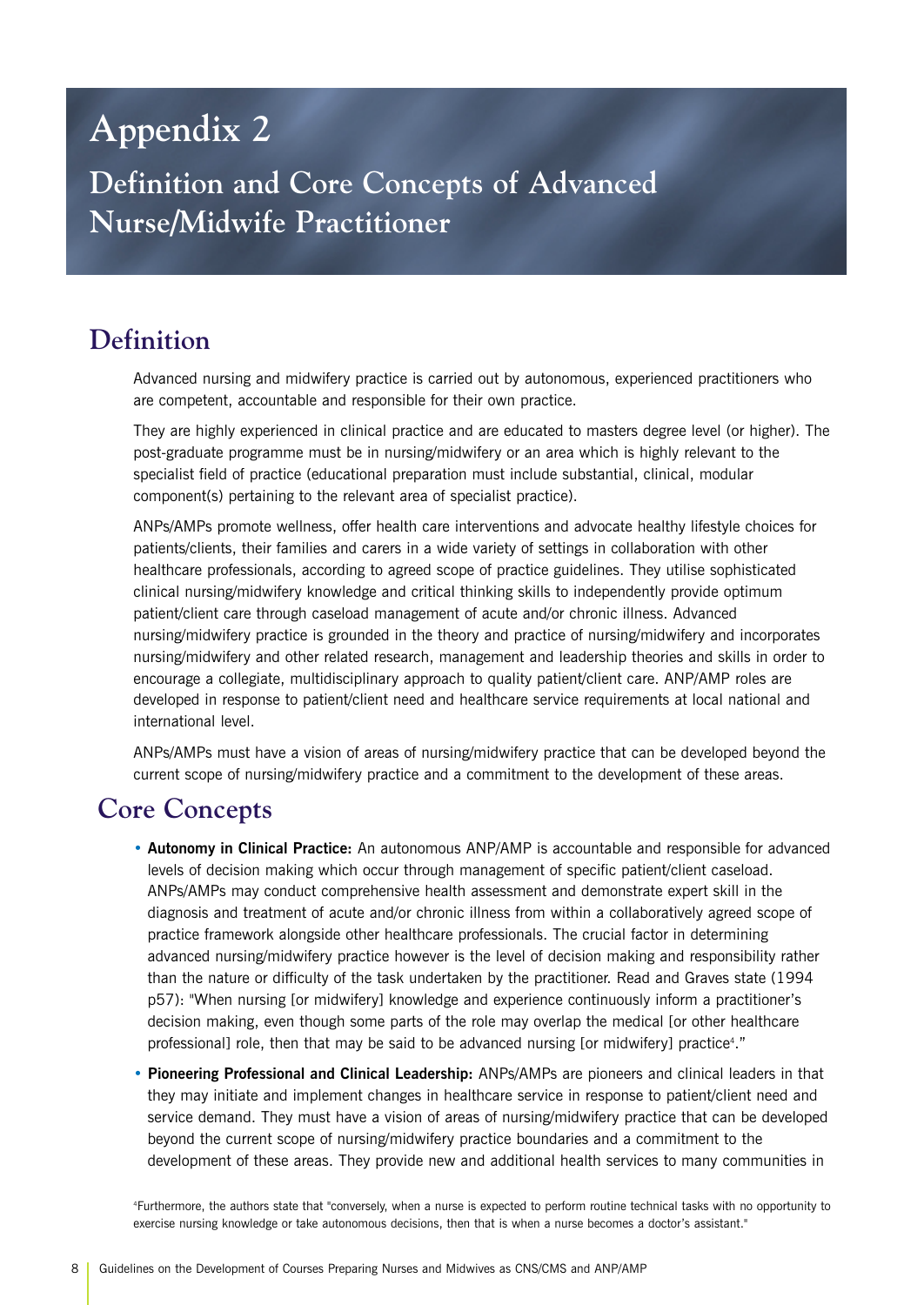collaboration with other healthcare professionals to meet a growing need that is identified both locally and nationally by healthcare management and governmental organisations. ANPs/AMPs participate in educating nursing/midwifery staff, and healthcare professionals through role modelling, mentoring, sharing and facilitating the exchange of knowledge both in the classroom, the clinical area and the wider community.

- **Expert Practitioners:** Expert practitioners demonstrate practical and theoretical knowledge and critical thinking skills that are acknowledged by their peers as exemplary. They also demonstrate the ability to articulate and rationalise the concept of advanced practice. Education must be at master's degree level (or higher) in a programme relevant to the area of specialist practice which encompasses a major clinical component. This post-graduate education will maximise pre- and post-registration nursing/midwifery curricula to enable the ANP/AMP to assimilate a wide range of knowledge and understanding which is applied to clinical practice.
- **Researcher:** ANPs/AMPs are required to initiate and co-ordinate nursing/midwifery audit and research. They identify and integrate nursing/midwifery research in areas of the healthcare environment that can incorporate best evidence based practice to meet patient/client and service need. They are required to carry out nursing/midwifery research which contributes to quality patient/client care and which advances nursing/midwifery and health policy development, implementation and evaluation. They demonstrate accountability by initiating and participating in audit of their practice. The application of evidence based practice, audit and research will inform and evaluate practice and thus contribute to the professional body of nursing/midwifery knowledge both nationally and internationally.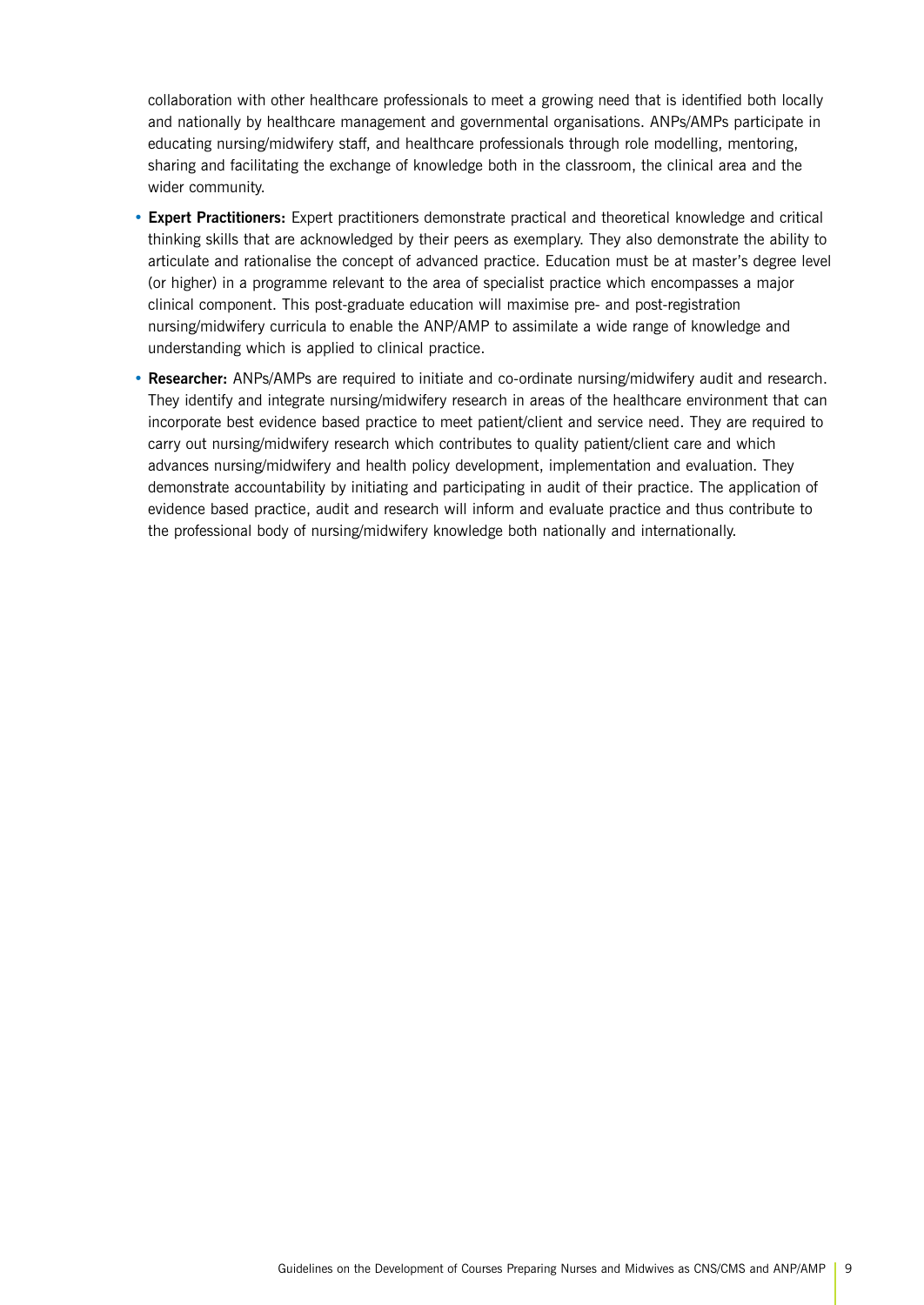### **References**

International Council of Nurses (1992) *Guidelines Specialisation in Nursing.* Geneva: ICN.

Kersley K. (1992) The CNS: a personal perspective *Intensive and Critical Care Nurses* 2. 71-75.

Markham G. (1988) Special Cases. A broad look at the developing role of clinical nurse specialist. *Nursing Times* 4(3). 137 - 140.

McCaffery Boyle D. (1996) Clinical Nurse Specialist in Hamric A. Sprogg J. and Hannon C. eds. Advanced Nursing Practice. Integrated Approach. Philadelphia: Saunders pp. 299 - 336.

Read S. Graves K. (1994) *Reduction of Junior Doctors' Hours in Trent Region: the Nursing Contribution* University of Sheffield: Sheffield Centre for Health and Related Research.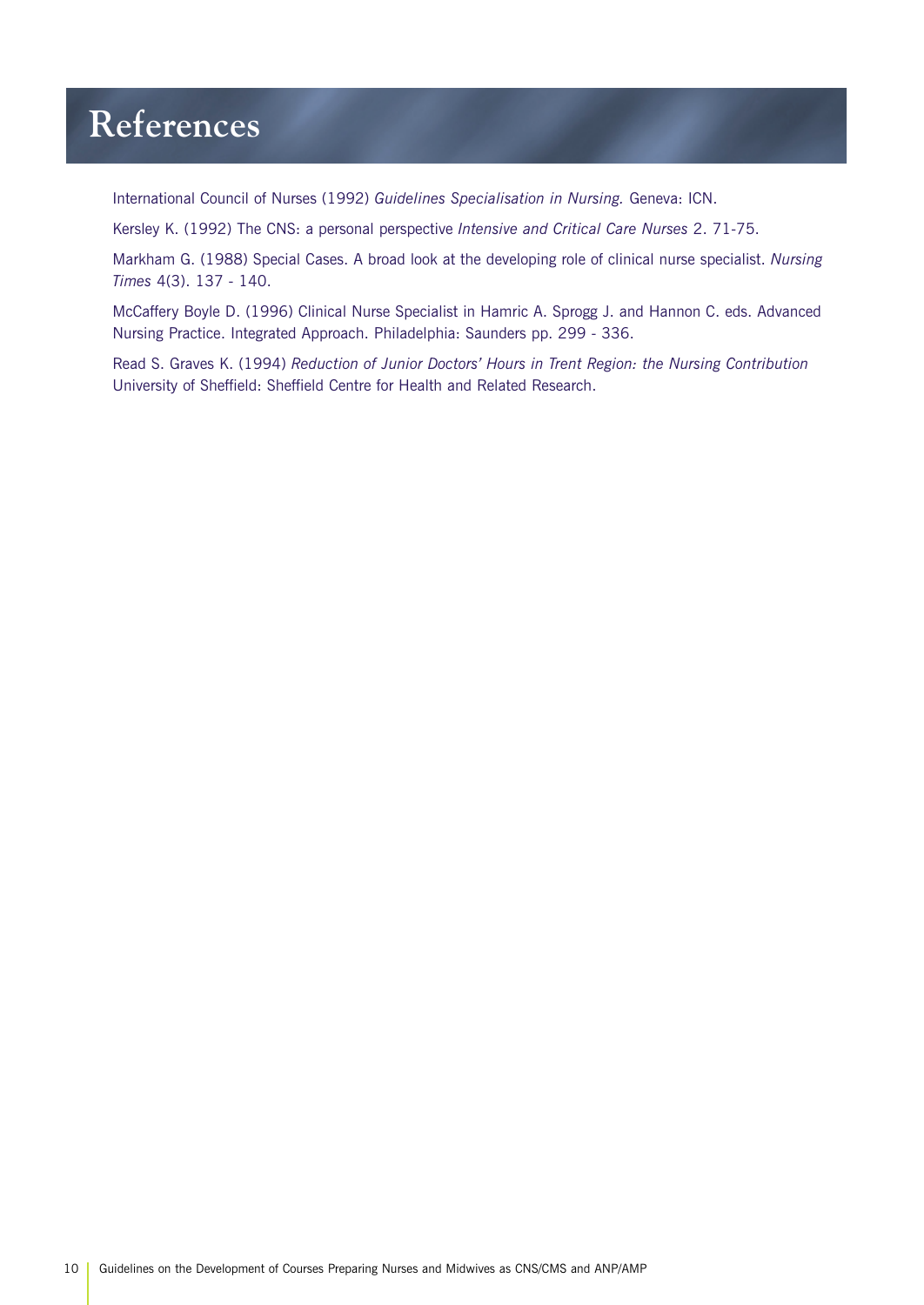

National Council for the **Professional Development** of Nursing and Midwifery

An Chomhairle Náisiúnta d'Fhorbairt Ghairmiúil an Altranais agus an Chnáimhseachais

*The Council exists to promote and develop the professional role of nurses and midwives Council to and develop the of nurses midwives in order to ensure the delivery of quality Nursing and Midwifery care to patients/clients in to ensure delivery of quality Nursing and Midwifery care to in a changing healtcare environment in a changing healtcare environment.*

### **National Council Publications Council Publications**

Criteria and Processes for the Allocation of Additional Funding for Continuing Education by the<br>National Council (February 2001) National Council (February 2001)

Clinical Nurse/Midwife Specialists Intermediate Pathway (April 2001)

Framework for the Establishment of Advanced Nurse Practitioner and Advanced Midwife Practitioner Posts (May 2001) Clinical Nurse/Midwife Specialists Intermediate Pathway (April 2001)<br>Framework for the Establishment of Advanced Nurse Practitioner and Advanced Midwife<br>Practitioner Posts (May 2001)<br>Aid to Developing Job Descriptions/Prof

Aid to Developing Job Descriptions/Profiles for Clinical Nurse/Midwife Specialist Posts.

Quarterly Newsletter Quarterly Newsletter

*All National Council publications are available from the National Council or can be downloaded National Council are from the National or be from our website. our website.* 

*Our Newsletter is circulated quarterly to every nurse and midwife on the live register. Newsletter is circulated quarterly every and midwife the live register.*